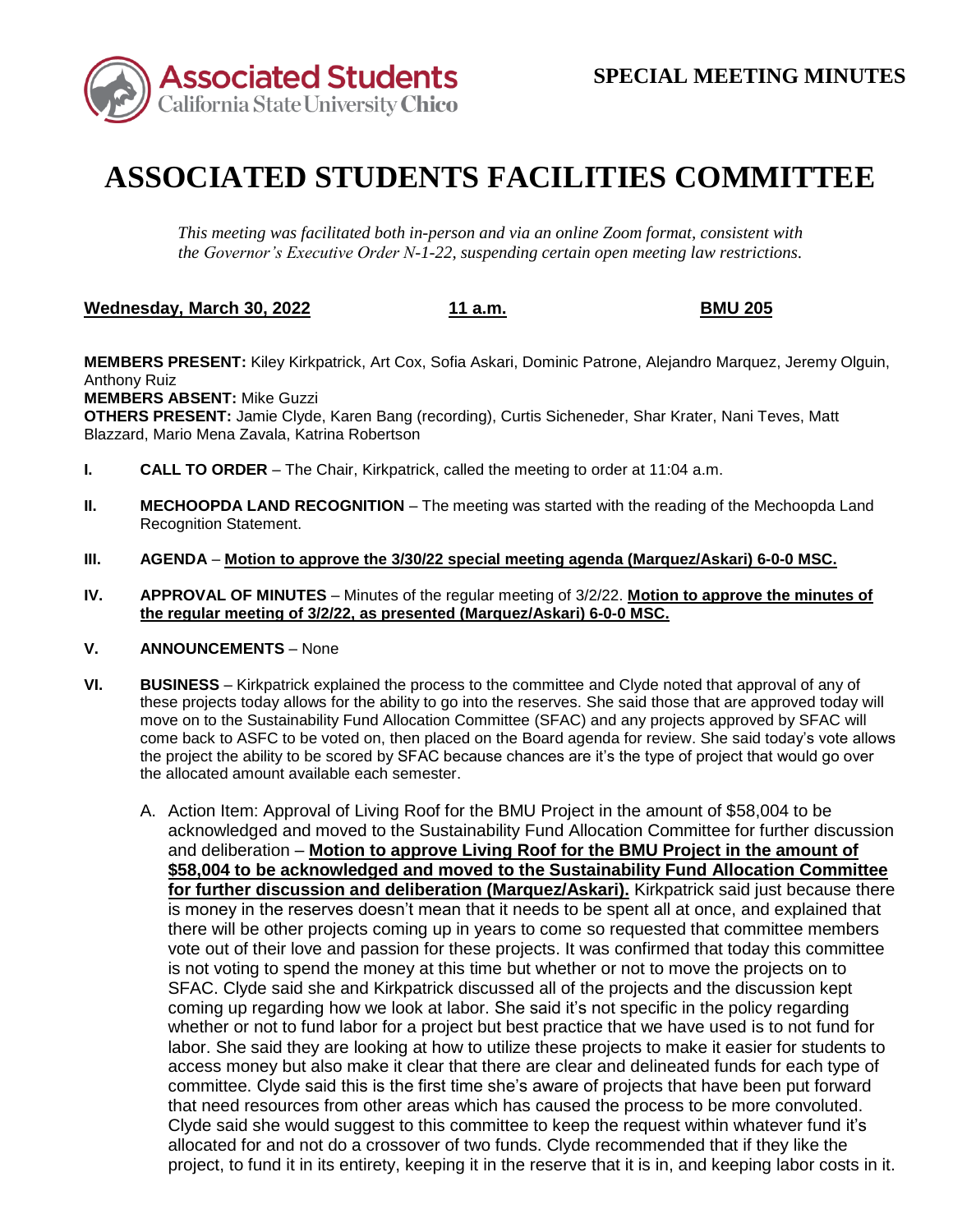She said if they like this project, she recommends bumping it up to the full needed amount. Kirkpatrick said that would be \$58,004 from SFAC and from ASFC reserves would be \$200,000. Clyde suggested that it all come from the SFAC reserve and suggested bumping it up to the full asking amount via the SFAC reserve, which lives in ASFC. Kirkpatrick said if all of these projects went through, it would take up all of the amount of the SFAC reserves, with the rest being picked up by the ASFC. Clyde explained that the rest would not be picked up by the ASFC, so Kirkpatrick said not every project could go through. Clyde said if this project goes through the way that it is listed right now, it cuts off the ability to ask for more money. She said by asking for more money now, it gives the ability to divide them up later in SFAC where they will determine which projects they want to move forward. **Motion to amend the motion to raise the action item to the total amount of \$258,000 (Marquez/Patrone) 5-1-0 MSC.** Teves said at all their SFAC workshops they said the maximum amount could not be applied for. Clyde said the timing is unfortunate but this is the first time this has ever happened.

- B. Action Item: Approval of Eco 3 Go Project in the amount of \$33,120 to be acknowledged and moved to the Sustainability Fund Allocation Committee for further discussion and deliberation.  **Motion to approve Eco 3 Go Project in the amount of \$33,120 to be acknowledged and moved to the Sustainability Fund Allocation Committee for further discussion and deliberation (Marquez/Patrone) 6-0-0 MSC.** .
- C. Action Item: Approval of A Dishwasher for Energy, Water and Zero Waste Project in the amount of \$126,242 to be acknowledged and moved to the Sustainability Fund Allocation Committee for further discussion and deliberation. **Motion to approve A Dishwasher for Energy, Water and Zero Waste Project in the amount of \$126,242 to be acknowledged and moved to the Sustainability Fund Allocation Committee for further discussion and deliberation (Marquez/Patrone) 6-0-0 MSC.** Later in the meeting, Clyde noted that the labor cost of \$85,000 for this project was not approved to move forward, and by not doing so, all projects were not treated the same. Sicheneder said prior to this meeting and today's discussion about labor, because Dining is funded differently, they'd have pulled out the labor. Clyde suggested treating everything exactly the same and then slice and dice at SFAC. **Motion to reconsider the approved action Item (Marquez/Patrone) 6-0-0 MSC.** Kirkpatrick noted that the additional cost for labor is \$85,000 so the new total amount would be [\\$211,241.29.](https://211,241.29) **Motion to amend the previously approved motion, to raise the action item to the total amount of \$[211,241.29](https://211,241.29) (Marquez/Patrone) 6-0-0 MSC.**
- D. Action Item: Approval of Solar Agrivoltaics System at the University Farm Project in the amount of \$200,000 to be acknowledged and moved to the Sustainability Fund Allocation Committee for further discussion and deliberation. **Motion to approve Solar Agrivoltaics System at the University Farm Project in the amount of \$200,000 to be acknowledged and moved to the Sustainability Fund Allocation Committee for further discussion and deliberation (Marquez/Patrone)** Discussion was held regarding the funding amount. **Motion to amend the motion to raise the action item to the total amount of \$220,000 (Marquez/Patrone) 6-0-0 MSC.**
- E. Information Item: Budget Discussion Sicheneder said this is an initial look at the budget, not using the Student Union and WREC fund totals as well as Local Total Income and Local Total Expense and it was this way as well for this year. budget numbers. He noted the full budget would be provided for the April 13 ASFC meeting. As a comparison, Sicheneder shared a hypothetical budget with the committee. He next provided a synopsis of (Operating Expenses). Reserves were also reviewed. Sicheneder also reviewed Capital Expenditures, noting that some items are mandatory, some are not. He also explained that enrollment is trending down and that the AS is funded through student fees. He said enrollment was at 16,500 and is now at 13,500 to 14,000 and the loss of these dollars translates to what the budget looks like. Marquez asked about savings and Sicheneder said unused dollars go to reserves, and a certain amount needs to be kept in reserves for unexpected expenses. Clyde said the budget will show that we're spending out of reserves